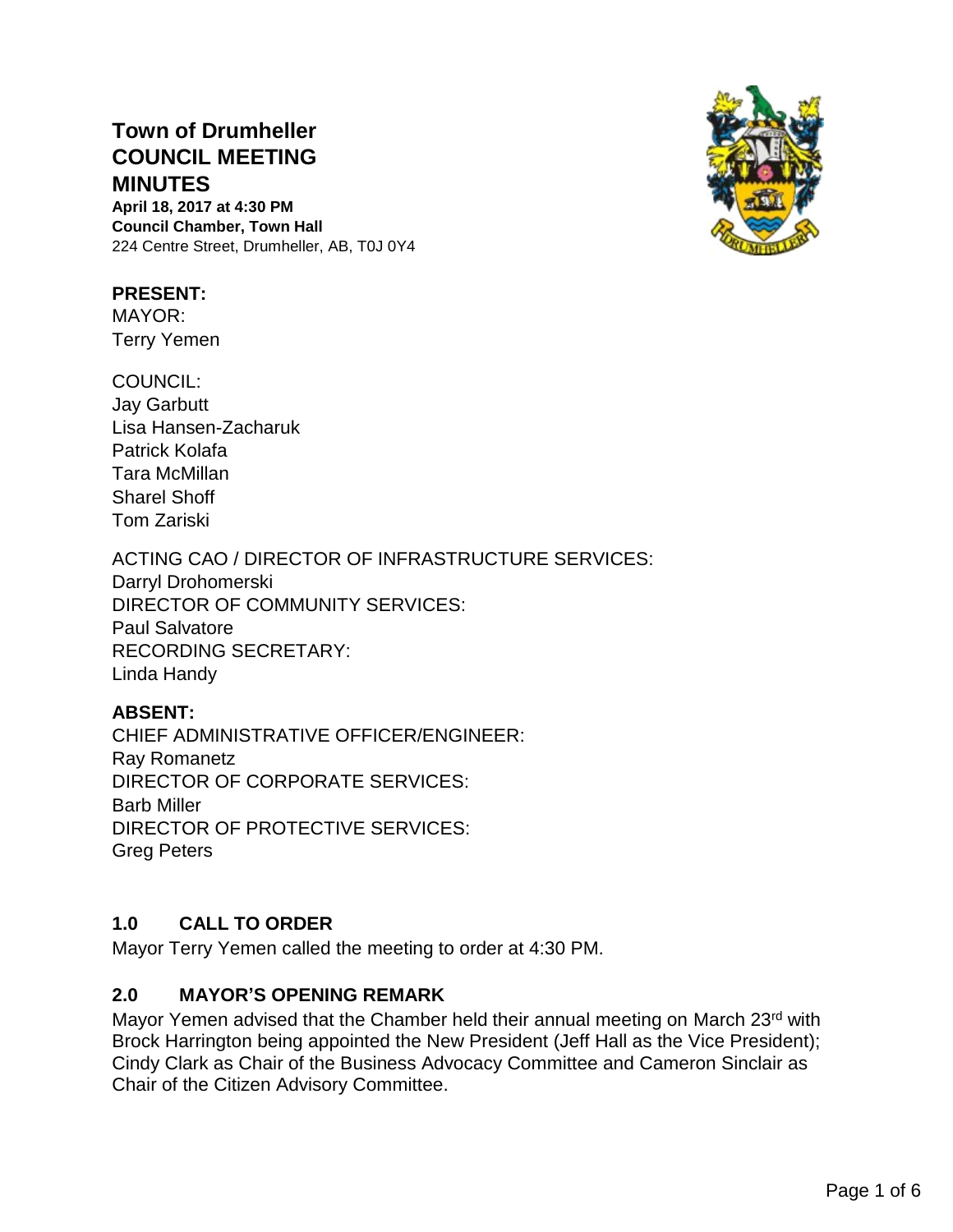Mayor Yemen advised that Council was invited to the Dinosaur Golf and Country Club's fundraiser on April 22<sup>nd</sup>.

Mayor Yemen advised that a motion is required to change the Council Committee Meeting scheduled for April 24<sup>th</sup> to a Special Council Meeting for the presentation of the audited 2017 Financial Statements.

**MO2017.43** Hansen-Zacharuk, Kolafa moved to change the Council Committee Meeting schedule for April 24<sup>th</sup> to a Special Council Meeting. Carried unanimously.

# **3.0 PUBLIC HEARING**

# **4.0 ADOPTION OF AGENDA**

**MO2017.44** McMillan, Shoff moved to adopt the agenda as presented. Carried unanimously.

# **5.0 MINUTES**

# **5.1. ADOPTION OF REGULAR COUNCIL MEETING MINUTES**

5.1.1 Regular Council Meeting Minutes of April 3, 2017

**MO2017.45** Zariski, McMillan moved to adopt the Regular Council Meeting Minutes of April 3, 2017 as presented. Carried unanimously.

# **5.2. MINUTES OF MEETING PRESENTED FOR INFORMATION**

# **5.3. BUSINESS ARISING FROM THE MINUTES**

# **6.0 DELEGATIONS**

Dr. Ram – New Medical Clinic

Presentation highlights included:

- Riverside Medical Clinic will open early May;
- A Health Needs Assessment done in March 2017 independently commissioned by Advocacy Data surveyed 1306 residents and ran for 3 weeks;
- General demographics was 75% female responses with a various spread of age
- Key findings included:
	- $\circ$  most residents were satisfied with the quality of care however other areas needing improvement included wait times, process of booking appointments and the choice of local physicians;
	- $\circ$  1 in 6 said the health care in our community is getting worse;
	- $\circ$  1 in 4 did not have a family doctor;
	- o 90% felt Drumheller needed more physicians; needed a second clinic and more female doctors; and
	- o Responders said wait times of 5 days or less was acceptable; urgent appointments should be the same day; 60% of respondents had to wait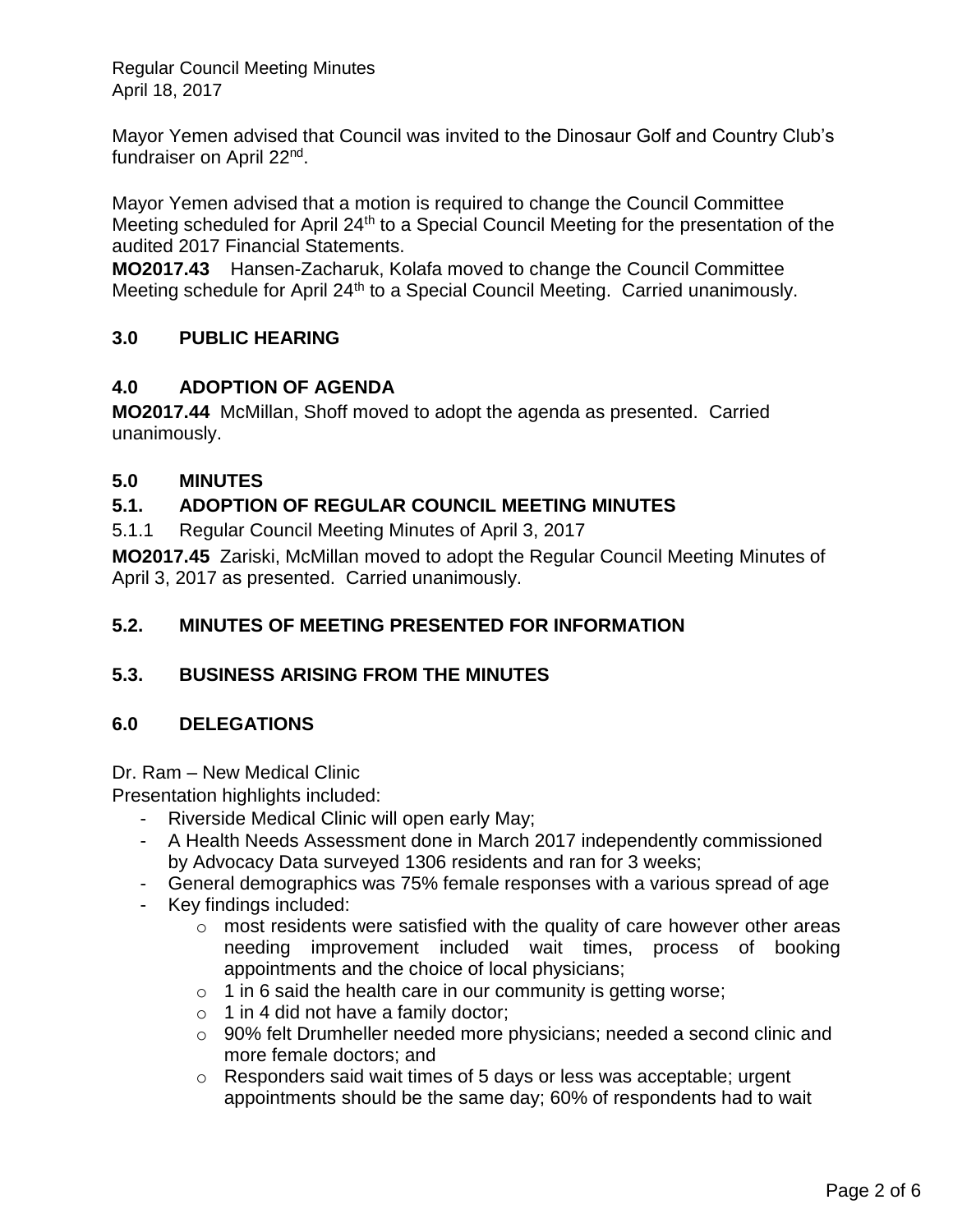12.6 days for an urgent appointment to see a doctor within the Drumheller clinic; and

- o In general, health care in Drumheller was heading in a downward direction.
- The new clinic will be known as the "Patient's Medical Home" an initiative that is sweeping across North America. A medical home involves a patient centre care, personal family physician, team based care, timely access (goal same day appointments for your family physician). The goal is to have a "one stop care experience". The new clinic will need the support of local municipality, Alberta Health, and the Provincial Government. The new clinic will be staged in phases - Phase 1 includes Riverside Value Drug Mart will have an in-house pharmacy; the clinic will have extended hours into the evening and weekends as new physicians become available (within the next 6 months); physicians will be new Canadian grads starting as of July to September. There is only one clinic like it located in Taber, Alberta – it was accomplished through partnerships over a period of 10 (ten) years and is recognized nationally and internationally.

Questions and Comments from Council:

Councillor J. Garbutt asked the number of physicians expected to be hired at the new clinic over the next year. Dr. Ram stated that he intends to hire 5-9 primary care physicians plus a number of specialists that will provide extra out patient service.

Councillor T. Zariski asked why there are not more of these clinics across the country? Dr. Ram explained that it is hard to convince others to change the way things have been done for many years. As well, he explained that the costs are significant to retrofit existing clinics and physicians are not willing to move forward – it takes the leadership of primary care givers to fight for it. However, he stated that a new generation of doctors want to practice in this new type of clinic.

Mayor and Councillors thanked Dr. Ram for his commitment to community.

# **7.0 COMMITTEE OF THE WHOLE RECOMMENDATIONS**

#### **8.0 REQUEST FOR DECISION REPORTS**

#### **8.1 ACTING CAO**

#### 8.1.1 Aquaplex Construction Schedule Update

D. Drohomerski advised that the Aquaplex will be closed to users on April  $30<sup>th</sup>$  at 4:30 PM and the pool will be drained for Pearl Rose to commence work on May 1<sup>st</sup>. In order to redo the hot tub area, the men's changing room will not be available. A temporary change room and wash facility will be installed on top of pool deck. The facility will be closed for a two week period. He further advised that the outdoor pool will be open mid May but dependent on weather as the pool needs to be painted and the filtration system cleaned. He explained that the contractor will install temporary fencing to delineate between the construction zone and the public area. The site trailer will be located on the old tennis courts and will be fenced off from the public. The pool liner will stay at the Water Treatment Plant and be removed as needed with an August start for the liner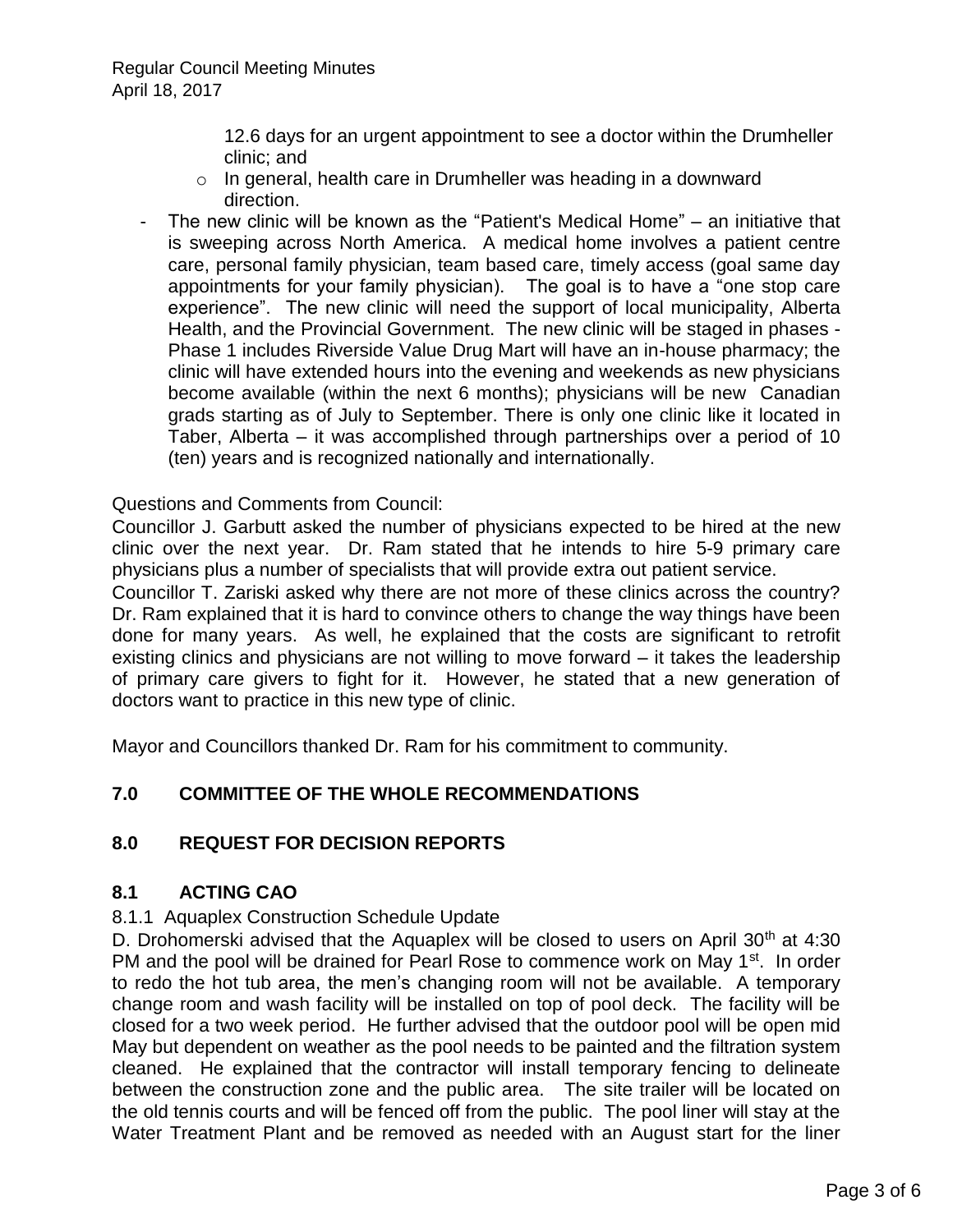installation. He noted that regular updates will be posted on the Town Page website. He further noted that Alberta Health has signed off on the pool's modernization project. Councillor T. Zariski asked if Town workers are involved in the demolition work. D. Drohomerski stated that the contractor is doing all interior demolition however the Town's role will be to install the trailer for temporary washrooms and work on outdoor pool. Councillor L. Hansen-Zacharuk asked if the construction zone will impact public access to the parking lot by the tennis courts. D. Drohomerski stated that a fence will delineate the access / egress for the construction workers however the public will have first rights for parking.

# **8.2. DIRECTOR OF INFRASTRUCTURE SERVICES**

# **8.3. DIRECTOR OF CORPORATE SERVICES**

# **8.4. DIRECTOR OF COMMUNITY SERVICES**

#### 8.4.1 RFD – Seasonal Vendor Application Dino Donuts

P. Salvatore stated that further to Council's direction at their Council Committee meeting of April 10<sup>th</sup>, to move forward with approval of a vendor application for Dino Donuts, he presented the following information for Council's consideration. He provided a guide for dealing with vendors in past years. As well as, he presented an aerial that shows the concrete pads that were originally created for vendors at Rotary Park and a photo of the location requested by Dino Donuts (grassed area SE corner of Rotary Park). He stated that he physically went to the site to obtain measurements. The originally created area for vendors located within the Rotary Park will accommodate up to three vendors and three concrete pads have been poured for that purpose. The dimension of the northern vendor site is 50' x 10' and the southern vendor site is 60' x 10'. He advised that the applicant has identified their food trailer to be 8' wide x 17' long. He stated that the applicant's unit would fit where it was designed for that purpose. He stated that Council has received one application and additional requests to modify the policy that has been followed in the past. Further to this, he noted that an exception was granted in the past where the Town allowed the unit to be located closer to the public washroom facilities. He stated that Council is aware of the pluses and minuses of the requested location and ultimately it is Council's decision to modify past policy. He stated that one Councillor at the past meeting noted that the policy should be reviewed for a more long term approach. He further noted that a noise complaint was received last year when the Dino Donut unit was located close to the Sublime Restaurant and all noise complaints are acted upon under the Community Standard Bylaw. He further noted that last year, the unit did relocate in part due to the noise complaint however the applicant also felt that the site (by Sublime) was not busy enough. He noted that in the vendor guide provided to Council this evening there are some restrictions such as no carrying on of a vendor business within 6 meters of an intersection defined in the Highway Traffic Act and within 3 meters of a building exit.

# Questions and Comments from Council:

Mayor Terry Yemen asked if the Town allows the location as requested by the applicant, would the Town be in contravention of the Highway Traffic Act? P. Salvatore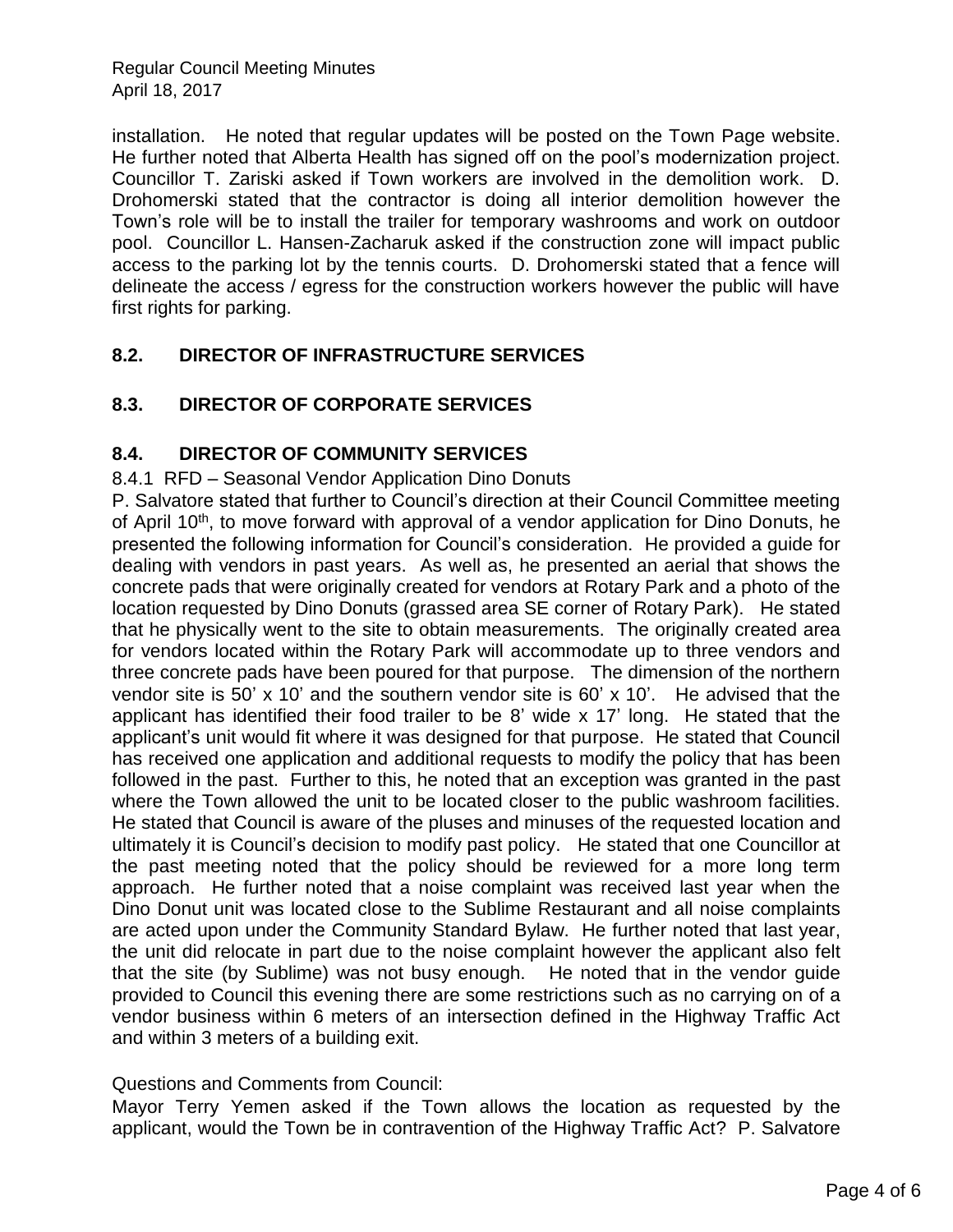stated that the Highway Traffic Act does not allow a business to operate within 6 meters of an intersection and the Town would want to adhere to the Act as well as the Town's Community Standard Bylaw. Mayor Yemen stated that if no generator can be purchased that is less than 75 decimals, then the Community Standard Bylaw as written is set up to fail. Councillor J. Garbutt stated that the applicant does not want to locate their vendor business on the pads within the park. He explained that the concrete pads were designed for the umbrella type vendor business and this is a food truck trailer that is more suited to the outskirts. He stated that it is problematic for the applicant to move their unit out of the park each evening. He stated that he does not see why the applicant's request cannot be granted as the street noise alone would drown out what comes from the food trailer. He further stated that Council has the ability to designate any area of a park or street as a vendor zone under the Business License Bylaw. Councillor T. Zariski stated that he agrees the location on the concrete pads within the park is not a suitable area for the size of the food cart as the park is a place for people. He agreed that the park on the corner is a good location and asked if there has been a circulation within the neighborhood similar to what the Municipal Planning Commission would do for development permits. P. Salvatore stated no as it is not clear on Council's preference of the location, however if Council wishes, a circulation could be carried out. Councillor S. Shoff agreed with location as identified on the SE corner of the park. Councillor L. Hansen-Zacharuk agreed with the location as identified on the SE corner for the following reasons: the hedge serves as a buffer, the park area is congested, plywood would be place under the unit and the unit could be easily removed from the park. Councillor P. Kolafa agreed with the location as identified on the SE corner and requested that the motion include that the setback be 6 meters from the intersection to comply with the Highway Traffic Act. Councillor L. Hansen-Zacharuk asked if there were any other submissions for vendor licenses? P. Salvatore advised that the only other applications received were for Canada Day and they will be located in the SW corner of the Badlands Community Facility as a designated vendor site for Canada Day. Councillor P. Kolafa asked if the motion would address a one season permit or longer term? Councillor J. Garbutt stated that the matter should be revisited as he could not locate a vendor policy for seasonal vendors and decisions have been made based on past practice. He recommended that Council set a vendor policy because the current practice is outdated as the food truck industry is here to stay.

**MO2017.46** McMillan, Garbutt moved to approve the application for Dino Donuts to be located in the SE corner of Rotary Park (as per the photo) with the placement of the food trailer unit to be in accordance with the Highway Traffic Act (6 meters from the intersection) and further, that the food trailer unit be placed on plywood. Carried unanimously.

#### **8.5. DIRECTOR OF PROTECTIVE SERVICES**

#### **9.0 PRESENTATION OF QUARTERLY REPORTS BY ADMINISTRATION**

#### **10.0 PUBLIC HEARING DECISIONS**